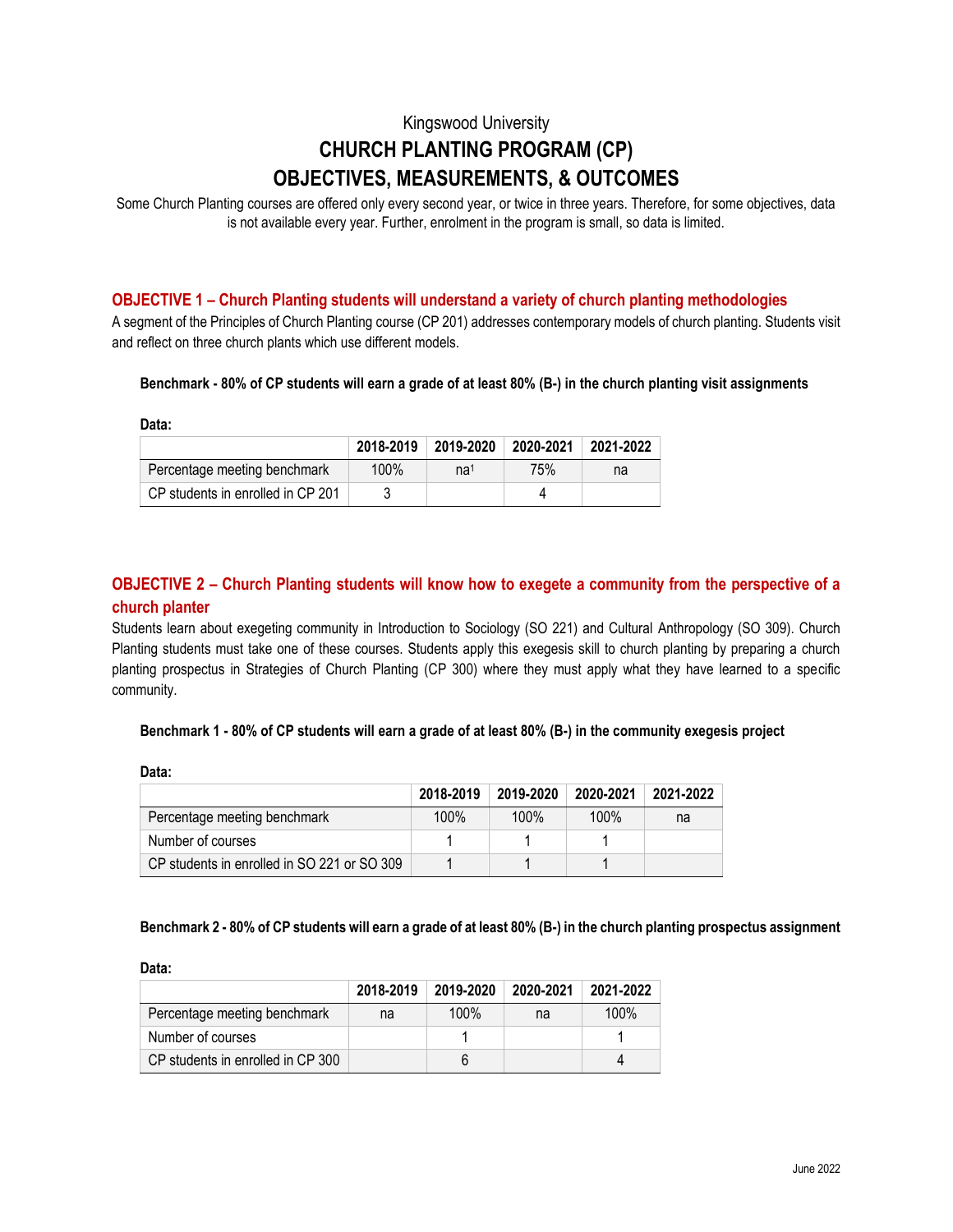#### **OBJECTIVE 3 – Church Planting students will understand and a team learning and serving environment**

Students learn about working with teams in Empowering & Equipping for Lay Ministry (MIN 312); they experience being part of a team in the Supervised Ministry Experience (SME, MIN 425),

#### **Benchmark 1 - 80% of CP students will earn at least 80% (B-) in Empowering & Equipping for Lay Ministry**

|                                    | 2018-2019 | 2019-2020 | 2020-2021 | 2021-2022 |
|------------------------------------|-----------|-----------|-----------|-----------|
| Percentage meeting benchmark       | 100%      | $100\%$   | 100%      |           |
| CP students in enrolled in MIN 312 |           |           |           |           |

#### **Benchmark 2 – CP students will earn an average rating of at least 3.5 (on a 4.0 scale) by their SME supervisors on team-related outcomes<sup>2</sup>**

SME supervisors rate their students on multiple elements at the mid-point and end of the four-month SME, using a four-point Likert scale. Several of the elements relate to the student's participation as a team member.

**Data:**

|                                    | 2018-2019 | 2019-2020 |     | 2020-2021   2021-2022, to date |
|------------------------------------|-----------|-----------|-----|--------------------------------|
| Average score                      | 4.0       | 3.6       | 3.8 | 4.0                            |
| CP students in enrolled in MIN 425 |           |           |     |                                |

**OBJECTIVE 4 – Church Planting students will understand principles and practices of church health and growth** Principles of church health and growth apply to churches of all sizes, including church plants. These are considered in the course Church Health, Growth and Leadership (PM 307) as well as in church planting courses where they examine profiles of church plants.<sup>3</sup>

#### **Benchmark 1 - 80% of CP students will earn a grade of at least 80% (B-) in Church Health, Growth & Leadership**

**Data:** 

|                                   | 2018-2019 | 2019-2020 | 2020-2021 | 2021-2022 |
|-----------------------------------|-----------|-----------|-----------|-----------|
| Percentage meeting benchmark      | 100%      | na        | 100%      | na        |
| CP students in enrolled in PM 307 |           |           |           |           |

#### **Benchmark 2 - 80% of CP students will earn at least 80% (B-) in the Profile of Church Plants assignment**

**Data:** 

|                                   | 2018-2019 | 2019-2020 | 2020-2021 | 2021-2022 |
|-----------------------------------|-----------|-----------|-----------|-----------|
| Percentage meeting benchmark      | na        | 100%      | na        | 100%      |
| CP students in enrolled in CP 300 |           |           |           |           |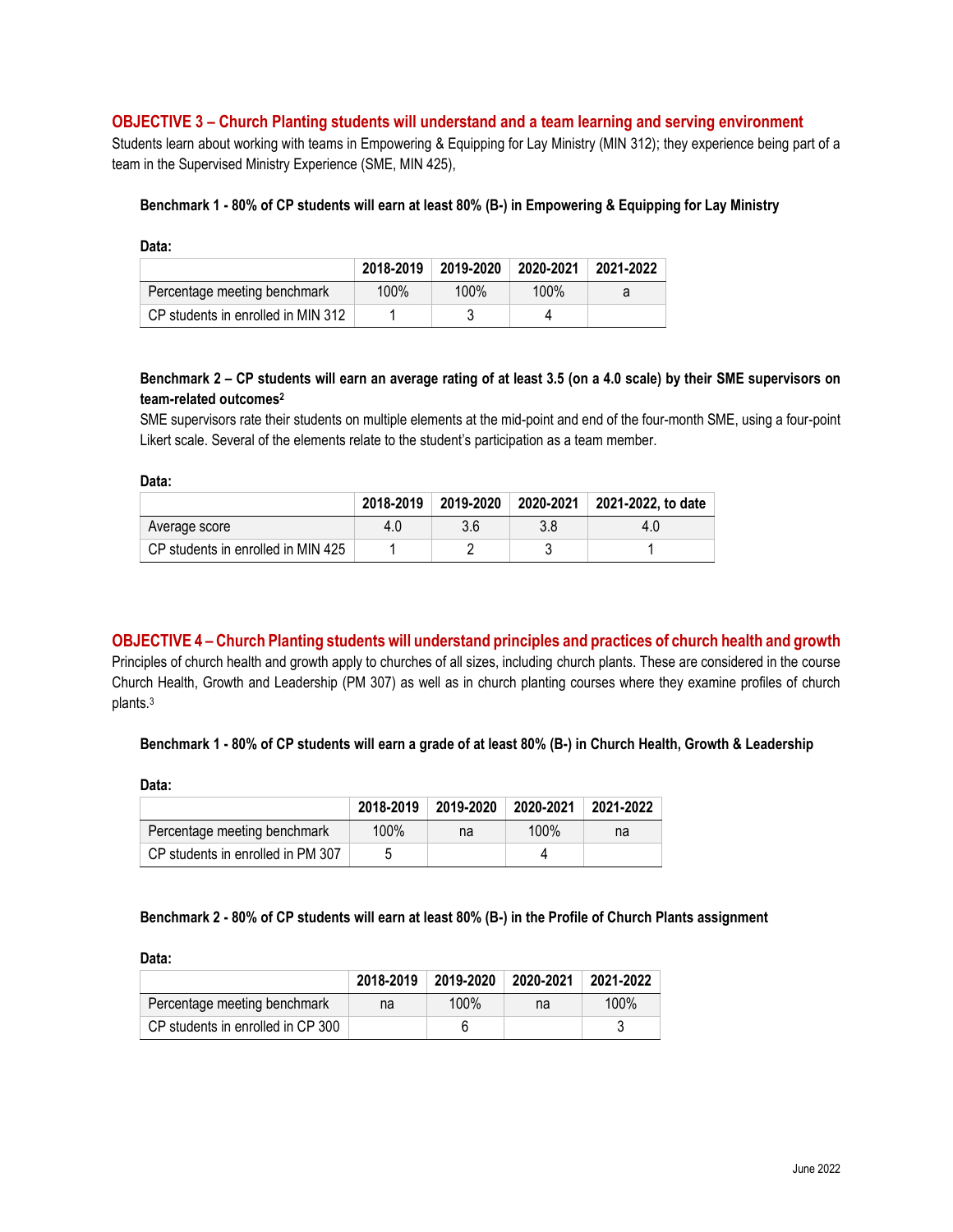### **OBJECTIVE 5 – Church Planting students will be able to design effective church planting strategies**

As in other areas, students not only design church planting strategies in course work, but they experience them in the SME. In addition to rating students on the Likert scale (see Objective 3 above), supervisors answer an open-ended question about the students' preparedness for entry-level ministry. Some also provide feedback on areas for student growth. Coded results are provided below.

#### **Benchmark 1 - 80% of CP students will earn at least 80% (B-) on two design projects<sup>4</sup>**

**Data:** 

| Data:                                    |           |           |           |           |  |  |
|------------------------------------------|-----------|-----------|-----------|-----------|--|--|
|                                          | 2018-2019 | 2019-2020 | 2020-2021 | 2021-2022 |  |  |
| Percentage meeting benchmark             | $100\%$   | 100%      | 100%      | $100\%$   |  |  |
| Number of courses                        |           |           |           |           |  |  |
| CP students in enrolled in above courses |           |           |           |           |  |  |

## **Benchmark 2 – CP students will receive affirmative responses from their internship supervisors related to entry-level preparedness for ministry in their field**

| Data.                              |           |                |                |                    |  |  |  |
|------------------------------------|-----------|----------------|----------------|--------------------|--|--|--|
|                                    | 2018-2019 | 2019-2020      | 2020-2021      | 2021-2022, to date |  |  |  |
| Level of preparedness:             |           |                |                |                    |  |  |  |
| More than Ready                    | 1         |                | 1              | и                  |  |  |  |
| Ready                              |           | $\mathfrak{p}$ | $\mathfrak{p}$ |                    |  |  |  |
| Marginally ready                   |           |                |                |                    |  |  |  |
| Not ready                          |           |                |                |                    |  |  |  |
|                                    |           |                |                |                    |  |  |  |
| Supports/Growth needed:            |           |                |                |                    |  |  |  |
| Coach/Mentor                       | 1         |                | 1              |                    |  |  |  |
| Initiative                         |           | 1              |                |                    |  |  |  |
| CP students in enrolled in MIN 425 |           | ∩              | 3              |                    |  |  |  |

#### **OBJECTIVE 6 – Church Planting students will demonstrate growth in developing interpersonal skills**

Those in ministry must have good interpersonal skills and be willing to keep growing in these areas. SME Supervisors rate their students on multiple elements at the mid-point and end of the internship period, using a four-point Likert scale. Several of the elements relate to the student's development of interpersonal skills

## **Benchmark - 80% of CP students will earn a rating of at least 3.5 (on a 4.0 scale) by their internship supervisors on outcomes related to interpersonal skills<sup>5</sup>**

| Data:                              |           |           |     |                              |  |  |
|------------------------------------|-----------|-----------|-----|------------------------------|--|--|
|                                    | 2018-2019 | 2019-2020 |     | 2020-2021 2021-2022, to date |  |  |
| Average score                      | 4.U       | 3.9       | 3.8 | 4.U                          |  |  |
| CP students in enrolled in MIN 425 |           |           |     |                              |  |  |